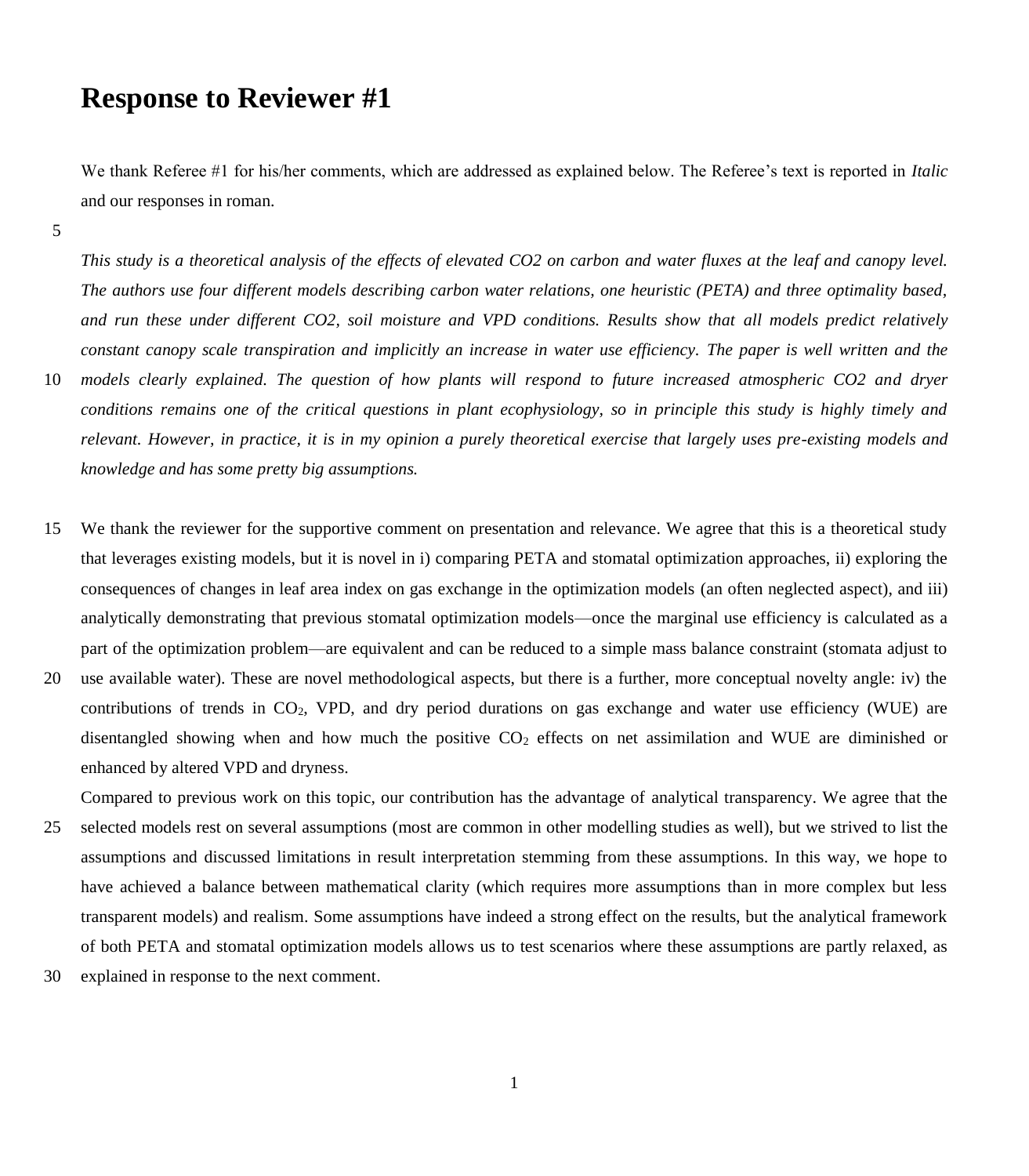*I find that the assumption that most affects the results is that related to the increase in leaf area with increased CO2. The logic behind this assumption is that as photosynthesis increases, there is more carbon available for growth and therefore the leaf area increases in turn. However, from observations and elevated CO2 experiments we know that often there is a shift in* 

- 35 *allocation and while overall growth goes up, leaf area might not, as resources get allocated belowground to deal with other resource limitations. This has implications not only for the ΔL quantity in the model, but also for soil moisture limitations, in particular in the OPT3 formulation. The authors themselves acknowledge this limitation in the discussion and state that optimizing both carbon-water relations and allocation would lead to a too complex model. But surely there are some intermediary options between no belowground allocation and fully optimal allocation. For example, the parameter w0 could*
- 40 *be varied as it is a function of rooting depth and it could be a trade off between rooting depth and ΔL. Although I am sure the authors know their models better than I do and come up with the best way of doing this.*

The reviewer points to the important issue of resource allocation aboveground (leaf area changes) *vs.* belowground (changes in root density or depth distribution). If rooting density or depth increases under elevated atmospheric  $CO<sub>2</sub>$  concentration, it

- 45 is possible that the soil water storage capacity will also increase, providing enough water for a canopy with higher leaf area index. We thank the reviewer for also hinting at a way to assess trade-offs between leaf and root allocation. Indeed, the root zone water storage capacity ( $w_0$ ) depends on rooting depth, as  $w_0$  is the product of soil porosity and rooting depth (Table 2 in the manuscript). Letting this parameter vary with changing leaf area index could then account for different degrees of allocation belowground as atmospheric  $CO<sub>2</sub>$  increases.
- 50 To proceed in this direction, we need first to prescribe end-member variations in *w*0. In one extreme scenario, allocation to the roots does not change with elevated  $CO<sub>2</sub>$  and the associated change in leaf area, because  $w<sub>0</sub>$  is fixed. Even with higher allocation belowground, if access to water does not change due, e.g., to the presence of a layer limiting root penetration, *w*<sup>0</sup> would also be fixed. In these cases, the results in the submitted manuscript are valid. Empirical data on leaf area-rooting depth coordination are not extensive, as most datasets focus on biomass allocation (e.g., Niklas and Enquist, 2002).
- 55 Nevertheless, there is evidence that in mature trees within a given plant functional group, higher leaf area does not necessarily translate into deeper roots despite proportional increases of root and leaf biomass (Smith-Martin et al., 2020). This evidence suggests that increasing plant size such as under elevated CO<sub>2</sub> could alter both above and belowground biomass (which is expected) but higher leaf area does not imply deeper roots. Elevated CO<sub>2</sub> shifts the fine root distribution to deeper layers (Iversen, 2010), but it is not clear if this shift results also in higher water access.
- 60 In a second scenario,  $w_0$  could be coordinated with leaf area index L according to a power law function,

<span id="page-1-0"></span>
$$
w_0 \sim L^{\beta}, \tag{1}
$$

where the exponent  $\beta$  is larger than zero (if  $\beta = 0$ , Eq. 1 recovers the first scenario) and at most equal to one (isometric scaling). Data in Figure R1 shows that herbaceous annual vegetation exhibits an exponent  $\beta < 1$ , when considering different time points during plant growth. This suggests that deepening of the root system occurs before substantially increasing leaf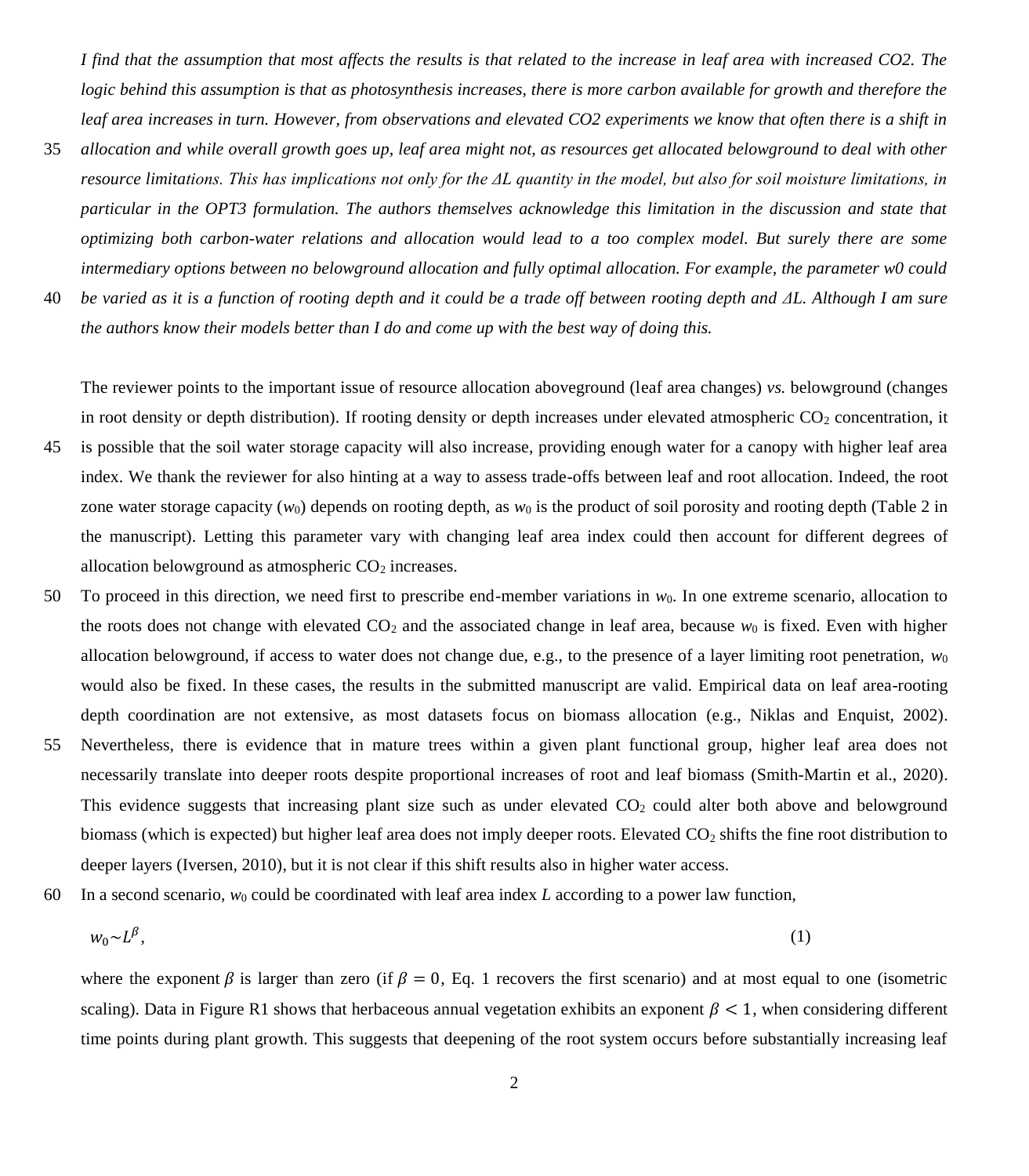area, but this result is limited to annual species growing over a few months. Any extrapolation to perennial species and trees

limited to the stomatal optimization model. The combined effect of  $w_0$  and L on gas exchange emerges from the relation of

- 65 can be problematic. Nevertheless, the scaling in Figure 3 can be used to define an upper bound for  $\beta \approx 0.35$ . Most likely, any type of vegetation would exhibit  $\beta$  values between these two extreme scenarios, i.e.,  $0 \le \beta < 0.35$ . Having established end-member scenarios for rooting depth-leaf area coordination, we can now assess the consequences on predicted gas exchange. Note that in the PETA model there are no parameters related to roots, so the following results are
- 70 optimal stomatal conductance and  $w_0$  and *L* (Eq. (32) in the submitted manuscript; this equation is valid for both OPT2 and OPT3),

$$
\bar{g} = \frac{w_0(x_0 - x_T)}{v \cdot a \cdot D L T_d}.\tag{2}
$$

From this equation, it is clear that all else being equal, stomatal conductance is expected to scale as the ratio of  $w_0$  over  $L$ . Accounting for the possible coordination of  $w_0$  and *L* via Eq. [\(1\),](#page-1-0) the leaf area effect on stomatal conductance becomes,

$$
\bar{g} \sim L^{\beta - 1}.\tag{3}
$$

This remains an inverse relation qualitatively similar to the one assumed in the submitted manuscript (where  $\beta = 0$ ), as long

- 75 as  $\beta$  < 1, which—as discussed above—is likely the case. However, when  $\beta$  increases, the effect of higher *L* on stomatal conductance decreases, which in turn alters the predicted optimal stomatal conductance-atmospheric  $CO<sub>2</sub>$  concentration relations, as illustrated in Fig. R2. Increasing values of  $\beta$  reduce the LAI-mediated negative effect of elevated CO<sub>2</sub> on stomatal conductance and leaf transpiration (Fig. R2a), creates a positive  $CO<sub>2</sub>$  effect on canopy transpiration (which is insensitive to  $CO_2$  concentration when  $\beta = 0$ ) (Fig. R2b), and enhances the positive  $CO_2$  effect on both leaf and canopy net 80 assimilation (Fig. R2c-d). In contrast, the positive CO<sub>2</sub> effect on water use efficiency is reduced when  $\beta > 0$ .
- If offered the opportunity to revise the manuscript, we will introduce the data analysis in Fig. R1 (including also additional datasets we might find) and include Fig. R2 either in the Supplementary Information or in the main text depending on comments from the editors and other reviewers. This analysis will strengthen the discussion points in section 4.4, which will become less speculative and more supported by a dedicated analysis.

85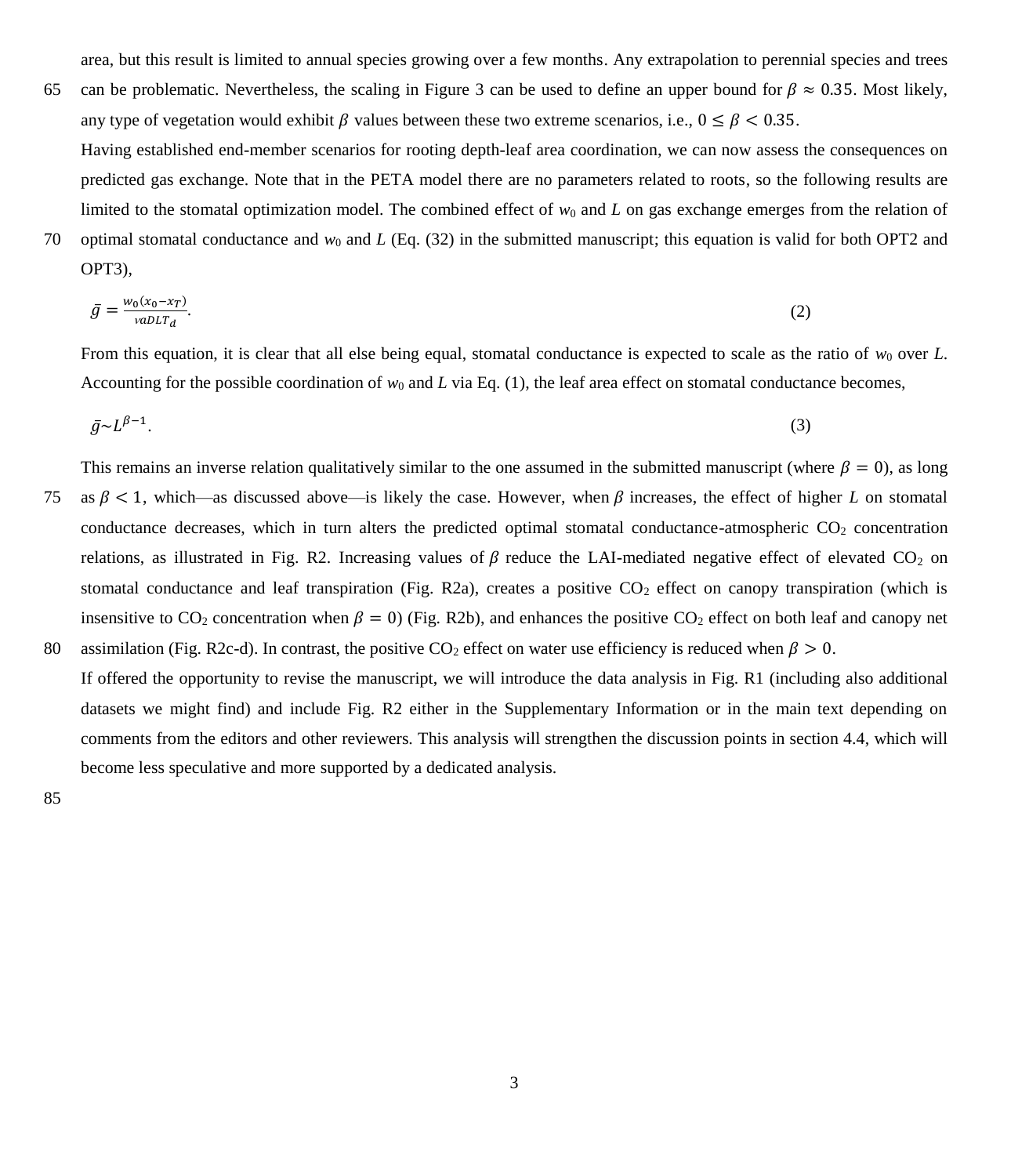

**Fig. R1. Maximum rooting depth as a function of leaf area during plant growth, as measured across herbaceous wild and cultivated species. Both root depth and leaf area are normalized by the maximum values for each species to allow a visual comparison (data from Sadras et al., 1989; Chilundo et al., 2017; Bell, 2005; Sheley and Larson, 1994). The**  90 **red curve is the allometric scaling relation obtained through least square fitting of the data: normalized root depth~(normalized leaf area)0.34 (***R* **2=0.89).**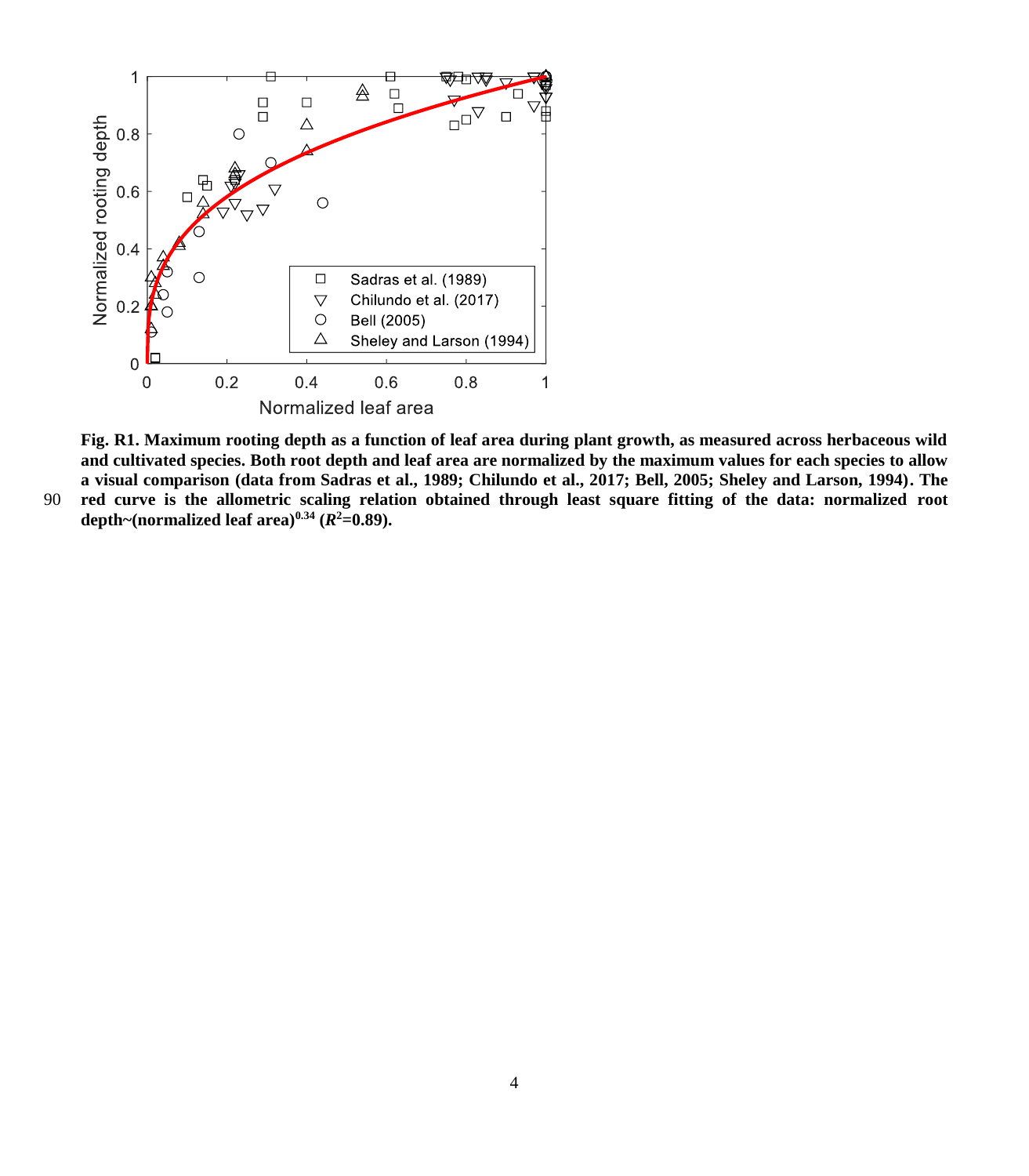

**Fig. R2. Relative changes in leaf-level (A, C) and canopy-level (B, D) gas exchange rates as a function of relative**  95 **change in atmospheric CO<sup>2</sup> concentration** *ca***, as predicted by the optimal stomatal control model OPT2 for different values of the root depth-leaf area scaling exponent**  $(\beta)$ **: A) leaf-level transpiration rate**  $(E_L)$ **, B) canopy-level transpiration rate**  $(E)$ , C) leaf-level assimilation rate  $(A_L)$ , D) canopy-level assimilation rate  $(A)$ , and E) water use efficiency ( $\omega$ ). The solid lines correspond to the limiting case of fixed rooting depth ( $\beta = 0$ ); the dashed lines **correspond to the case shown in Fig. R1; the dotted lines represent the extreme (and unrealistic) case of proportional**  100 changes in leaf area and rooting depth  $(\beta = 1)$ . Vapor pressure deficit and dry period length are fixed (Table 2);

**resource availability**  $\alpha = 0.5$ **.**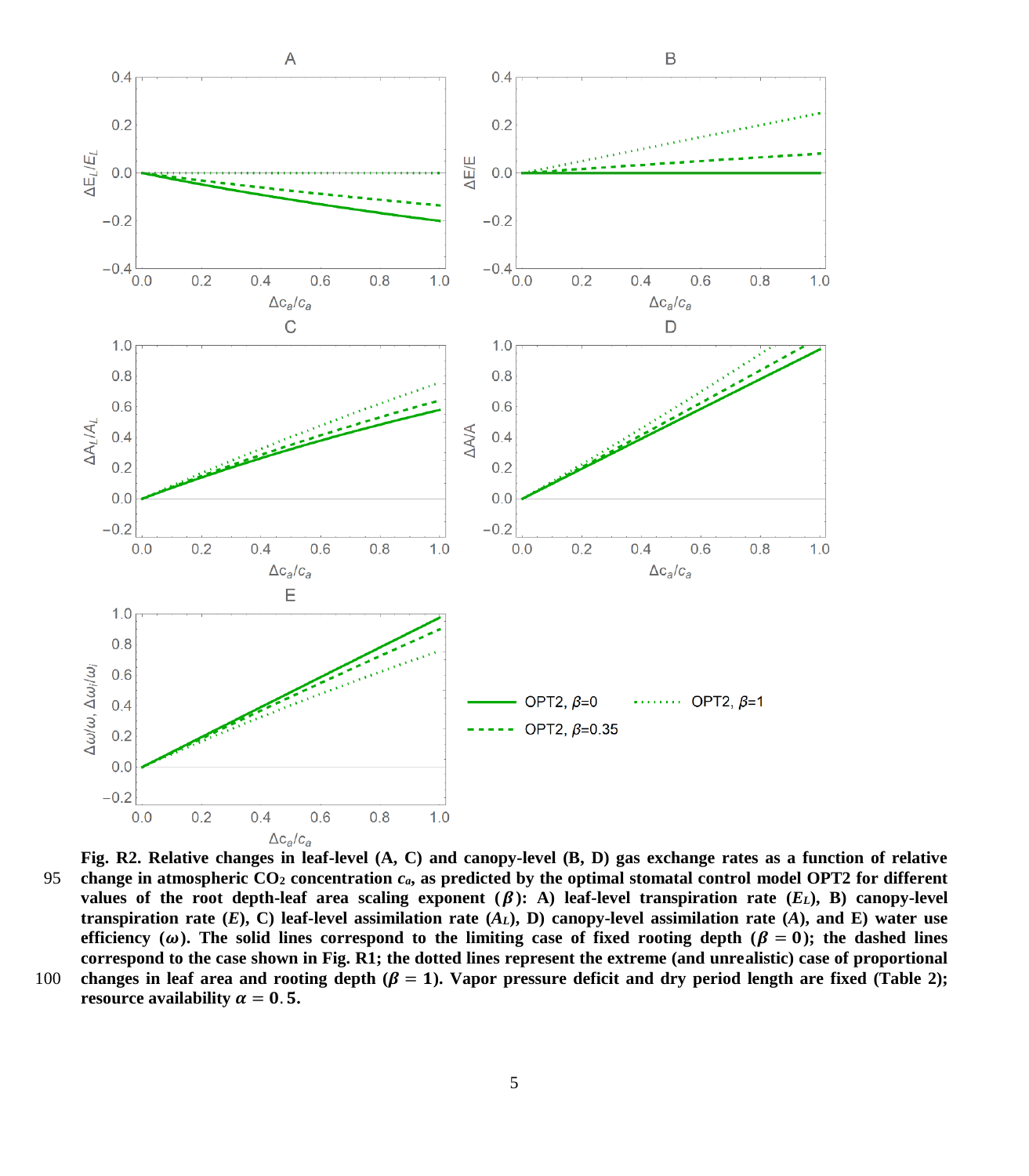*Also related to the biomass growth and leaf area question, I find the α parameter somewhat confusing. It is meant to* 

- 105 *represent resource availability. What this appears to mean in the model, if I understand correctly, is that for a low resource availability (α close to zero), there is a strong increase in leaf area. This is because at high resource availability the canopy would be already almost closed and there is no room to grow while conversely at a low availability the canopy is open and the plants can grow more.*
- 110 The reviewer's interpretation is correct. In the publication defining the resource availability index *α* (Donohue et al., 2017), it is related to leaf area index—if *L* is large,  $\alpha$  is low, indicating that resources are not sufficient to ensure a full canopy. This definition based on leaf area, however, neglects the possibility that maximum leaf area (suggestive of high resource availability) can change depending on location. For example, high-radiation environments can sustain a larger leaf area compared to low-radiation environments. To avoid a this assumed correlation of *L* and *α*, we thus decided to let these
- 115 quantities vary independently. It should be noted that except for the initial analysis in Fig. 5, all our results are obtained for fixed *α*=0.5, indicating an intermediate canopy state that permits some degree of leaf area adjustment.

*But if the resource in question is for example nutrients, at low availability we would in reality see no growth response whatsoever, as we do at, for example, the EucFACE experiment. This would make the ΔL dependency on α more like a bell*  120 *shape. I think this part of the model formulation needs some further explanation and discussion.*

EucFACE has been characterized as a site of intermediate resource availability, with *α*=0.57 (see Table 2 in Donohue et al., 2017). This low value of  $\alpha$  is due to the relatively low leaf area index at EucFACE, but the reviewer is correct in saying that low *α* does not imply high growth potential—in fact, quite the opposite if soil nutrients are limiting. We see the point and 125 share the concern, though for the purpose of our study, we set *α* to a fixed value in order to study the effect of atmospheric CO<sup>2</sup> concentration, VPD and dry period duration on gas exchange. Therefore, a different relation between leaf area index change and  $\alpha$  would not alter our results, but it would slightly alter their interpretation—in the original submission, we discussed sensitivities to elevated  $CO<sub>2</sub>$  in terms of resource availability, while we should instead focus on conditions that allow plants to adjust their leaf area or not. This change in terminology is feasible, and we propose to re-interpret  $\alpha$  by 130 focusing on forest age and in general canopy status with respect to a locally-defined maximum leaf area index. These aspects are already mentioned in the current manuscript, but we can explain them further in the Theory section, as well as in the Discussion.